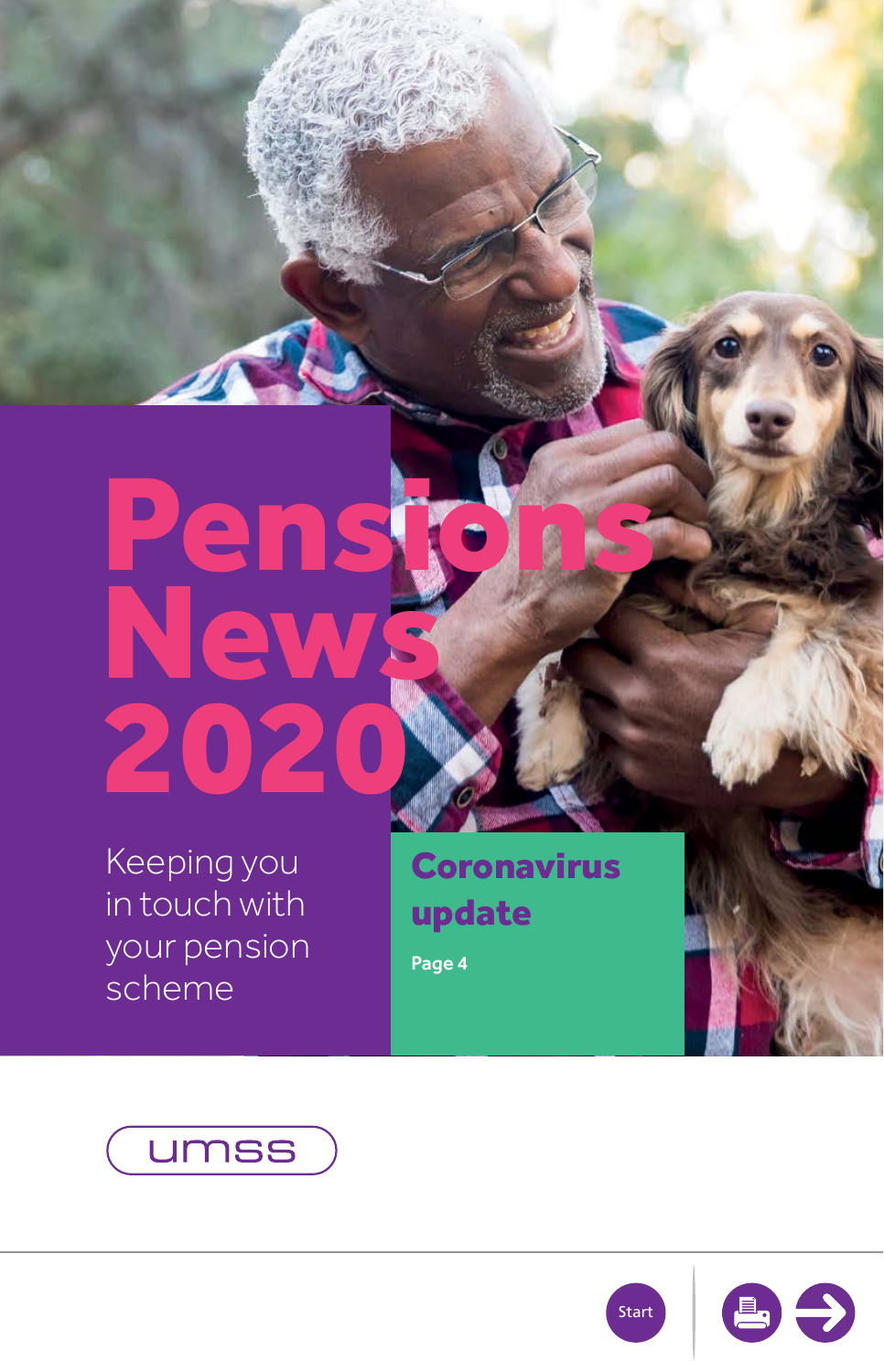# <span id="page-1-0"></span>Chair's We

## Welcome to your 2020 edition of Pensions News.

It's been a busy year for UMSS. Our full actuarial valuation as at 31 July 2019 is ongoing, and we expect the results will be finalised in autumn of this year. We will send you a separate communication with an update on the results once they're available.

We also launched our new-look modeller in early 2020. This allows you to model your benefits from UMSS and see the effects that changing your retirement date or contributing a bit more every month can have on your benefits when you retire. To find out more, see the article on on the right. Why not use this tool to get a clearer picture of your UMSS benefits?

Your contributions to UMSS and those of the University are invested so that we can pay the benefits promised to you. In this issue, we're delighted to include an interview with one of our sustainability investment advisers, Kirsteen Morrison from Impax. Read her article on [page 11](#page-5-0).

On [page 5](#page-2-0), you'll also find a reminder that Normal Retirement Age in UMSS is increasing to age 66 from 1 November 2020. Find out in the article what this might mean for you.

As always, I hope you enjoy reading Pensions News and find it helpful. If you have any queries, the Pensions Team is always happy to help, so please get in touch using the contact details on the back page.

#### Jon Ferns

Chair of the Trustee Board

## Have you visited the modeller?

We recently launched our new-look UMSS pension modeller at [www.umss.co.uk/modeller](http://www.umss.co.uk/modeller)

You can use the modeller to:

- calculate your estimated benefits from UMSS
- see the effects of taking different amounts of cash at retirement
- see the effects of choosing a different retirement age
- see what difference paying Additional Voluntary Contributions (AVCs) could make

In the first four days after it launched, more than 1,000 UMSS members visited the modeller to do one or more of the above. Were you one of them?

We sent active members of the Scheme a postcard in January that contained all the information you need to use the modeller. If you didn't receive yours, please contact the Pensions Team using the details on the back page.

You'll also need to know your current salary in order to use the modeller, which you can find on your payslip. If you don't receive a paper payslip, you can check your salary on MyView at [www.staffnet.manchester.ac.uk/human](http://www.staffnet.manchester.ac.uk/human-resources/current-staff/pay-conditions/online-payslip/)[resources/current-staff/pay-conditions/online-payslip/](http://www.staffnet.manchester.ac.uk/human-resources/current-staff/pay-conditions/online-payslip/)

If you've not tried it yet, give it a go!



### What's this?

This is a QR code. To use it, just scan the black and white image with your smartphone's camera. On some models, you might po need a QR code reader app. You can then go straight to the modeller.

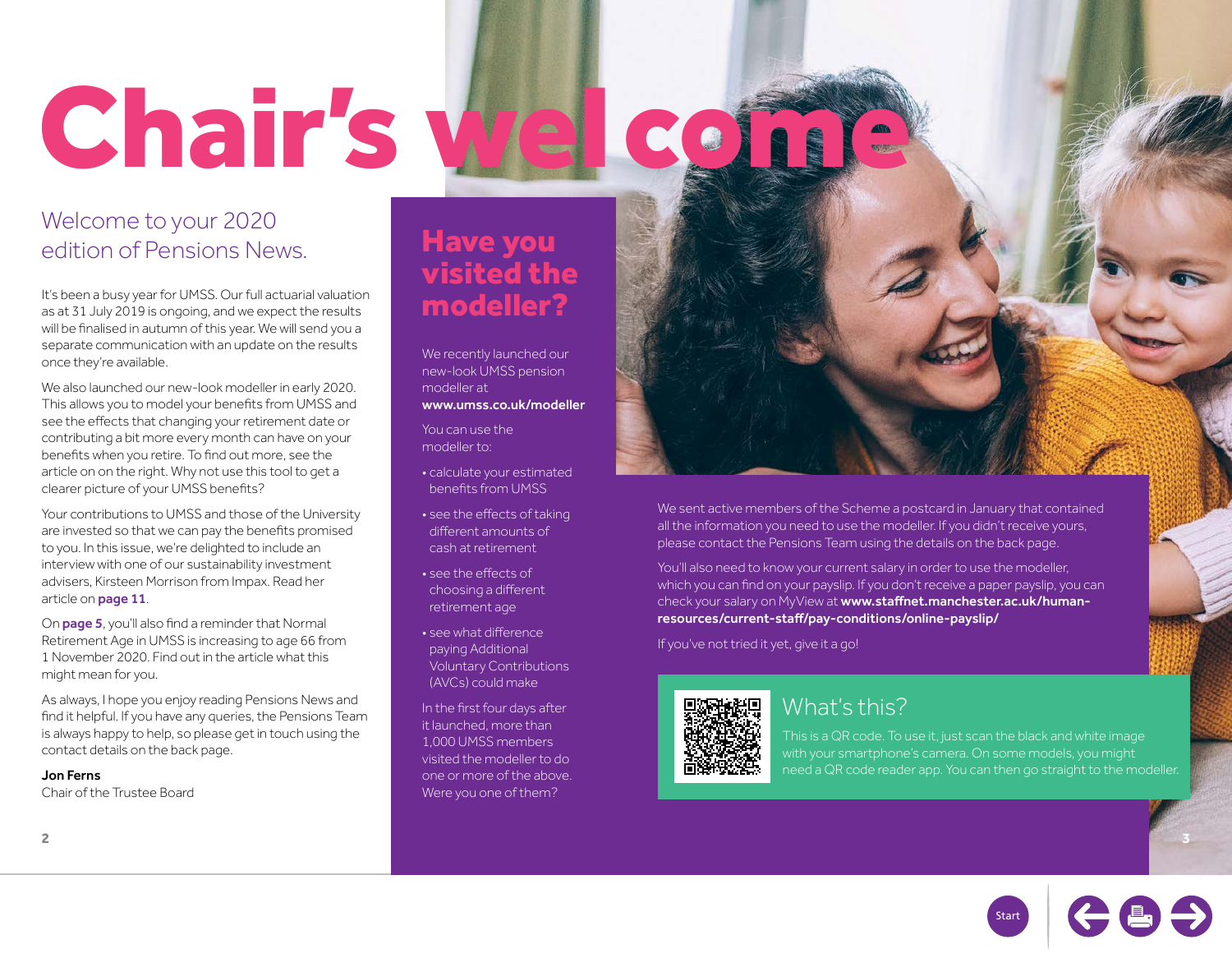## <span id="page-2-0"></span>Pension scams

Pension cold-calling became illegal in January 2019, but the Financial Conduct Authority (FCA) warns that fraudsters still use a range of high-pressure tactics over email and even text message to get their hands on people's pensions.

## Maggie's story

## **UMSS Protections**

### We will

• never transfer your benefits out of UMSS without your written consent

- always suggest that you to take financial advice if you are thinking about transferring your benefits out of UMSS
- always check any scheme you want to transfer your UMSS benefits into is registered

Maggie, 48, wanted to support her daughter through university. When a company contacted her offering to help her access her pension early, it seemed like perfect timing. She wasn't going to be pressurised into making such a big decision quickly, so Maggie contacted the FCA.

When the FCA told her the firm wasn't registered, Maggie got in touch with the Pensions Advisory Service. They said that people who access their pensions before 55 are subject to a tax charge of 55% unless there are exceptional circumstances, like ill health. They investigated the company and found out that it was operating without authorisation from the FCA.

Because Maggie had been vigilant, her pension was safe.

## Useful information

Read more about staying scam smart at [www.fca.org.uk/scamsmart](http://www.fca.org.uk/scamsmart) There's also some useful information at [www.thepensionsregulator.gov.uk](http://www.thepensionsregulator.gov.uk)

## Coronavirus update

We are monitoring the situation around COVID-19 and will continue to do so.

We are following the University's advice on this matter, which you can find at [www.manchester.ac.uk/](http://www.manchester.ac.uk/) and on StaffNet.

Pensions Office staff are now working from home until further notice. We will try our best to provide our normal service, but we may not be able to respond within our normal timescales. If you need to contact us please email [umss@manchester.ac.uk](mailto:umss%40manchester.ac.uk?subject=)

Measures are in place to ensure that payment of pensions to retired members will continue.

## NRA in UMSS is increasing

Example

be age 66 by then.

an NRA of age 65.

for late retirement.

retirement quote.

Mike is 64. Can he still retire in July 2021 when he's 65? Yes, he can, even though NRA in his scheme and the State Pension age will both

All that will happen is that any pension Mike builds after

1 November 2020 will be reduced for early retirement. Anything he built up before then will still have

Mike could delay his retirement until he's 66. Any pension he builds up before 1 November 2020 (when NRA was 65) will then be increased

Find out more about the change to NRA at [www.umss.co.uk/retiring/](http://www.umss.co.uk/retiring/planning-your-retirement) [planning-your-retirement](http://www.umss.co.uk/retiring/planning-your-retirement)

We are currently updating the UMSS modeller to include this change to NRA. Don't forget, you can also contact the Pensions Team using the details on the back page if you'd like a

Normal Retirement Age (NRA) is the age at which you will normally take your pension from UMSS. It's currently age 65, but from 1 November 2020, it will increase to age 66.

## Why is it increasing?

Like many other schemes, NRA in UMSS is linked to the State Pension age (SPA) and, from October 2020, the government is increasing SPA to age 66.

NRA is currently age 65 for any pension built up before 1 November 2020

NRA moves to age 66 for any pension built up after 1 November 2020

This part of your pension is paid in full from age 65, or reduced if it is paid from an earlier age

This part of your pension is paid in full from age 66, or reduced if it is paid from an earlier age

SPA will increase again to age 67 by 2028. In line with other pension schemes, NRA in UMSS will also increase to age 67 by 2028 for benefits built up after that date.

### When could I take my pension?

You can take your pension earlier than NRA if you're over age 55. This is known as early retirement. Your pension will be reduced because we expect to pay it to you for longer.



**4 5**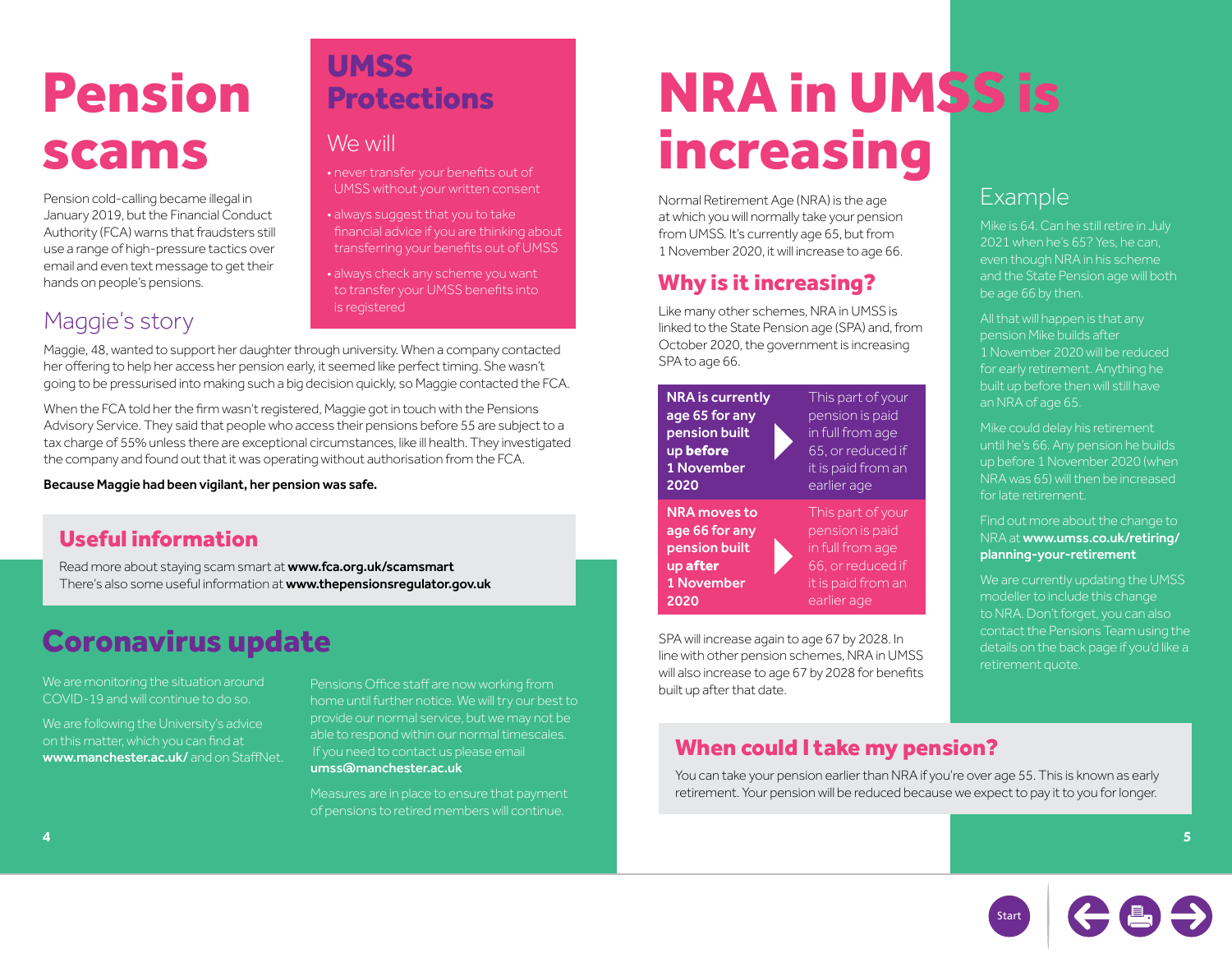## Boost your benefits Your Trustee Board

## Case study

Anne receives the HE national pay award each year. This year she's going to use some of that extra cash to boost her retirement income, so she's decided to start making Additional Voluntary Contributions (AVCs) into her pension.

By using her scheme's modeller, Anne could see what a difference paying just an extra 1% of her salary would make to her retirement income.

Anne decided she wanted to pay AVCs, so she contacted the Pensions Team at work that day. Anne's AVCs started from her next pay day and, because she'd timed them around her national pay award, she didn't even notice the difference to her salary.

### Use the modeller

If you'd like to boost your UMSS benefits, why not visit the modeller at [www.umss.co.uk/modeller](http://www.umss.co.uk/modeller) to see the difference that paying AVCs could make<br>to your benefits. to your benefits. The Matter of the Control of the Bill Allan Tracy Kaar Simon Merrywest Huw Peters in the Simon Merrywest Huw Peters and Simon Merrywest Huw Peters in the Simon Merrywest Huw Peters and Simon Merrywest Huw

#### To start, download the AVC form from [www.umss.co.uk/about-the-scheme/](http://www.umss.co.uk/about-the-scheme/documents-and-forms) [documents-and-forms](http://www.umss.co.uk/about-the-scheme/documents-and-forms)

Don't forget, you can also make savings on your National Insurance payments if you make regular AVCs through PensionChoice. Find out more at [www.umss.co.uk/paying-in/scheme-benefits/](http://www.umss.co.uk/paying-in/scheme-benefits/)





The Trustee Board manages UMSS. The Trustees are responsible for looking after UMSS in the best interests of you, its members. The full board comprises four Trustee Directors nominated by members of UMSS (MNDs), and four Trustee Directors nominated by the University. We currently have a vacancy for one MND and one University nominee.

### Who's who?

#### Member Nominated Directors

- Bill Allan
- Kristian McDermott
- Tracy Kaar
- Vacancy for an active member (anyone currently contributing to UMSS)

#### University Nominated Directors

- Jon Ferns (Chair of the Trustee Board)
- Simon Merrywest
- Jane Shelton
- Huw Peters
	- Vacancy for a University-nominated Director (Richard Reece stepped down on 28 February 2020)











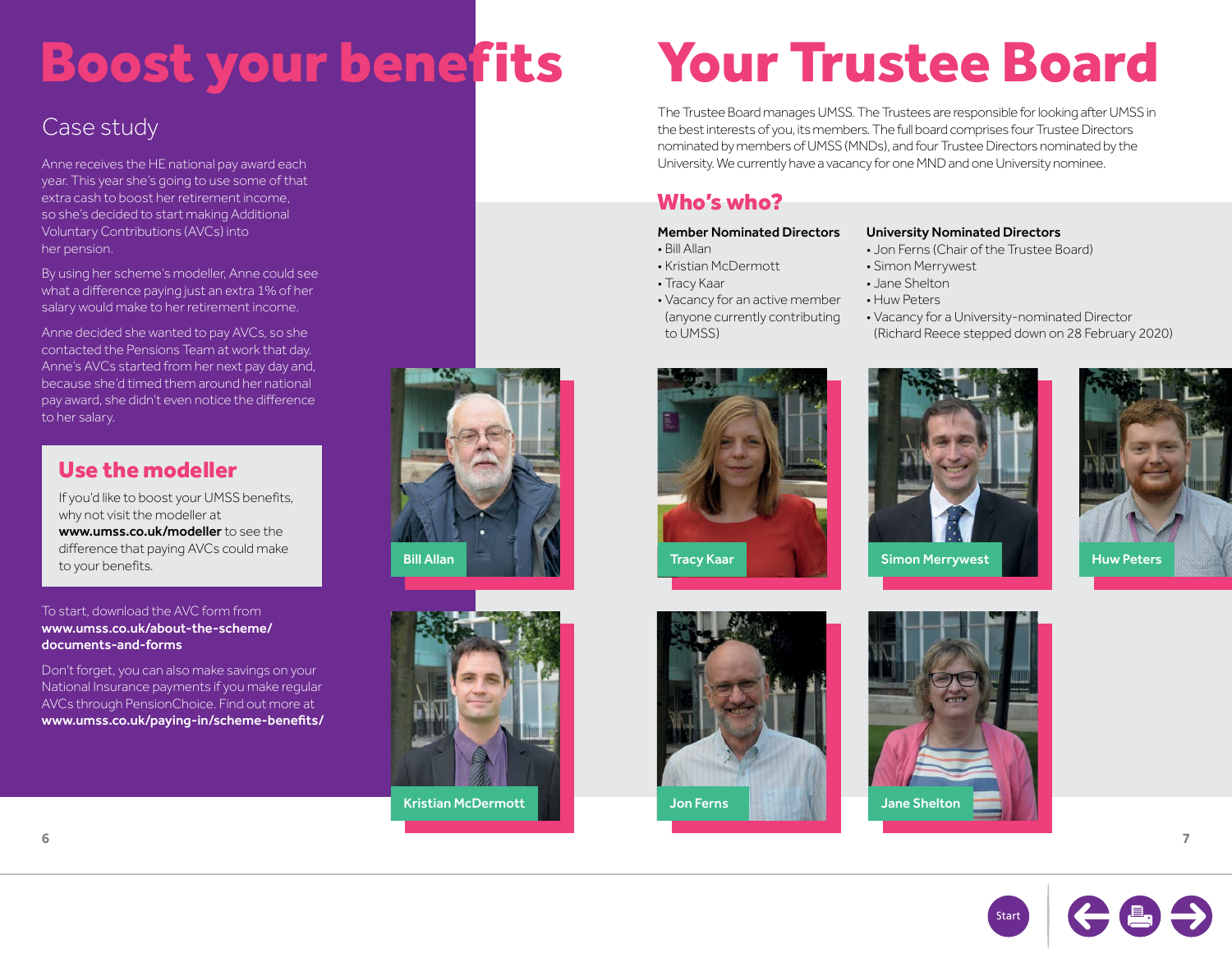## The financials

| <b>31 July 2019</b>      | <b>31 July 2018</b>   |  |  |  |
|--------------------------|-----------------------|--|--|--|
| <b>9,025</b> members     | <b>9,026</b> members  |  |  |  |
| <b>3,432</b> Active      | <b>3,568</b> Active   |  |  |  |
| <b>3,257</b> Deferred    | <b>3,152</b> Deferred |  |  |  |
| 2,336 Pensioner          | $2,306$ Pensioner     |  |  |  |
|                          |                       |  |  |  |
| <b>Value of the Fund</b> |                       |  |  |  |

| 2019            | £689.6m |  |  |  |
|-----------------|---------|--|--|--|
| 2018            | £609.0m |  |  |  |
| 2017            | £553,5m |  |  |  |
| 2016            | £500.7m |  |  |  |
| 2015            | £443.8m |  |  |  |
| 2014<br>£371.5m |         |  |  |  |

## Membership of UMSS **Income and expenditure**

A summary of the Scheme's income (money paid in) and expenditure



If you would like a copy of the full report and accounts, please visit [www.umss.co.uk/about-the-scheme/documents-and-forms](http://www.umss.co.uk/about-the-scheme/documents-and-forms)

You can also request a copy from the Pensions Team (see **[back page](#page-8-0)** for contact details).

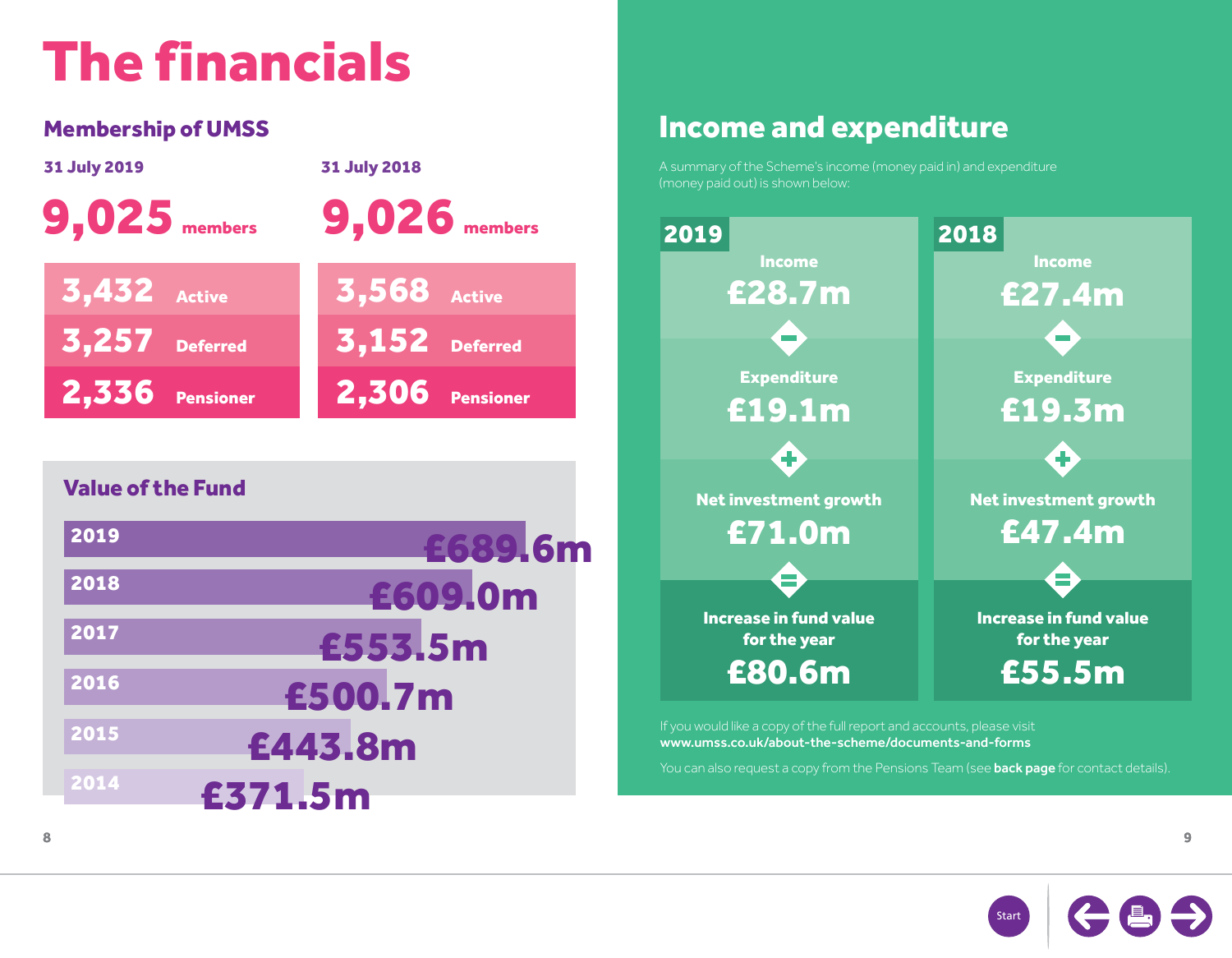## <span id="page-5-0"></span>Investment update

The Trustee's investment strategy aims to ensure UMSS is well funded so there is enough money to pay members' benefits. The Trustee appoints the Scheme's investment managers to manage UMSS's investments on a day-to-day basis.

The Trustee reviews the investments at least quarterly, including the Scheme's investment portfolio and returns.

The main portfolio includes equities, bonds, cash and liability-driven investments (LDIs). In addition to the main portfolio, the total assets also include alternative asset classes. The table below shows the returns to 30 June 2019.

|                     | Fund (% a year) |                                                                                                                                                            |         |
|---------------------|-----------------|------------------------------------------------------------------------------------------------------------------------------------------------------------|---------|
|                     | 1 year          | 3 years                                                                                                                                                    | 5 years |
| <b>Total assets</b> | 9.9             | 9.9                                                                                                                                                        | 11.7    |
|                     |                 | <b>Jargon buster</b><br><b>Equities</b><br>Shares in companies<br><b>Bonds</b><br>Loans to companies                                                       |         |
|                     |                 | <b>LDIs</b><br>An investment approach that reduce<br>the risk of a fall in the funding level<br>due to changes in interest rates and<br>expected inflation |         |

## Sustainable futures

Investment fund manager Kirsteen Morrison works with UMSS to ensure that its investment strategy is sustainable. Here, she outlines what that means.

After studying Metallurgy and Science of Materials, I moved into Investment Management in 1987. I lived in Singapore for five years, covering Asian stocks. Seeing the effect of the Asian Financial Crisis up close sparked my interest in Sustainable Investment.

I've worked at Impax Asset Management since 2009. We use a 'Sustainability Lens' to focus our attention on the risks and opportunities of moving towards a more sustainable global economy. We carry out Environmental and Social Governance (ESG) analysis alongside financial analysis. While many other investment managers are just starting to look at ESG or green investment, Impax has been doing this for over 20 years.

Many asset owners – like UMSS – are now actively trying to understand what their investments are financing. There are some interesting investments in UMSS, and we hope that its members welcome the fund's low carbon footprint and its alignment with the United Nations Sustainable Development Goals.

Demographic change, resource scarcity and environmental constraints will progressively drive the move towards a more sustainable global economy and will lead to out-performance for well-positioned companies. These opportunities are the focus of the Impax Global Environmental Opportunities fund in which UMSS has invested.

Companies and investors who are ahead of the curve and already considering sustainability – like UMSS – will have an advantage, while those unwilling or unable to adapt will be left behind.

educes



## What is ESG?

Environmental and Social Governance is also known as 'sustainable investing'. This takes into account the long-term impact on society and the environment of the business, as well as its financial performance and the likely investment returns.

### What are the UN's SDGs?

Find out more about the UN's Sustainable Development Goals at [www.un.org/sustainable](http://www.un.org/sustainabledevelopment/sustainable-development-goals/) [development/](http://www.un.org/sustainabledevelopment/sustainable-development-goals/) [sustainable](http://www.un.org/sustainabledevelopment/sustainable-development-goals/)[development-goals/](http://www.un.org/sustainabledevelopment/sustainable-development-goals/)

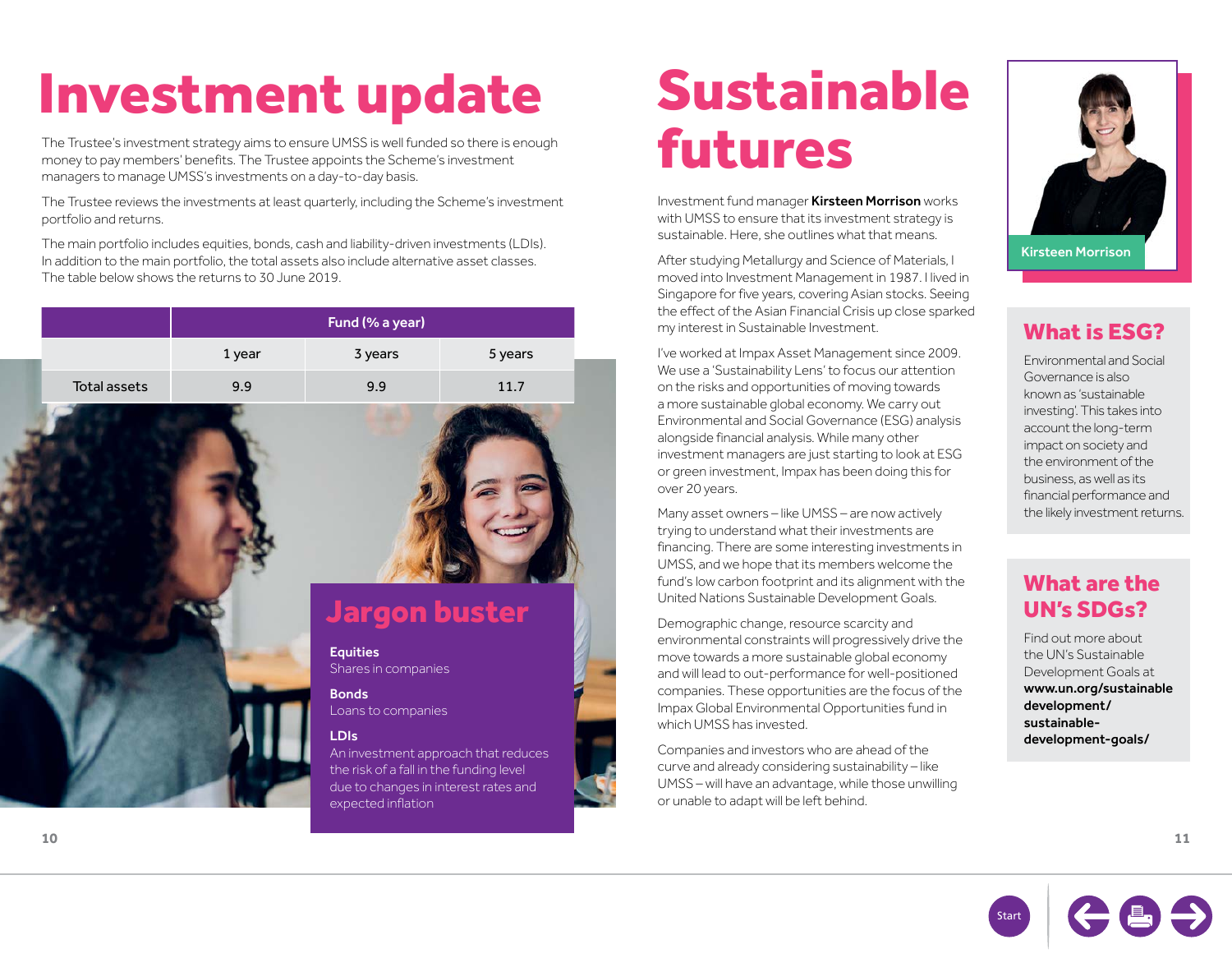## Summary funding statement

Every three years, an actuary carries out a full 'financial health check' of UMSS. This is known as a formal actuarial valuation. The most recent full actuarial valuation was as at 31 July 2019 and the results are still being finalised. We'll update you on the results later this year.

In the years when there is not a formal actuarial valuation, we carry out an approximate financial assessment of the Scheme's funding. This is known as a summary funding statement. The results of the assessment as at 31 July 2018 are shown below, alongside the last full actuarial valuation as at 31 July 2016 for comparison.

### Funding update – ongoing basis

The table below shows the results of the last full actuarial valuation and the most recent financial assessment. UMSS's funding level had improved since the full actuarial valuation as at 31 July 2016. This was mainly owing to investment returns being better than expected, and the payment of deficit contributions.

|                      | 31 July 2018 | 31 July 2016 |
|----------------------|--------------|--------------|
| Assets               | £608.4m      | £500.7m      |
| Liabilities          | £785.4m      | £708.1m      |
| Shortfall            | £177.0m      | £207.4m      |
| <b>Funding Level</b> | 77%          | 71%          |

These figures do not take into account the impact of the recent changes to UMSS benefits. These will be considered in the 31 July 2019 full actuarial valuation, the results of which will be available later in the year.

## Wind-up position

At each actuarial valuation, the actuary assesses UMSS's funding position if the Scheme were to wind up. As part of this financial update, we must provide information on the Scheme's wind-up position – this does not mean that the University intends to wind up the Scheme.

The last full valuation as at 31 July 2016 showed that if UMSS had wound up on that date, its funding level would have been 44%. This means that the additional amount needed to secure members' benefits would have been £644.3 million.

The assessment assumes that, in the event of a wind-up, members' benefits would be paid in full through an insurance policy. As insurers must take a cautious view of the future, the estimated money required to secure benefits through an insurance company is much more than is shown in the ongoing funding level.

The government set up the Pension Protection Fund (PPF) to help pension scheme members if a scheme winds up because it becomes insolvent. If the University became insolvent and there were insufficient assets in UMSS to provide all benefits, the PPF might be able to take over UMSS and pay compensation to members.

Further information and guidance is available on the PPF website at [www.ppf.co.uk](http://www.ppf.co.uk)

### The Pensions Regulator's directions

The Pension Regulator (TPR) is a body that protects UK work-based pensions, ensuring all schemes are properly run. As part of this summary funding statement, we are required to tell you whether TPR has used its legal powers to make directions to:

- Change to the rate at which members earn benefits
- Change the way that a pension scheme values members' benefits
- Set the future level of contributions
- Set a date when a shortfall has to be met

We can confirm that TPR has not used any of its powers in relation to UMSS.

Regulations also require us to confirm whether the University has taken any money out of UMSS. We can confirm that this has not happened.

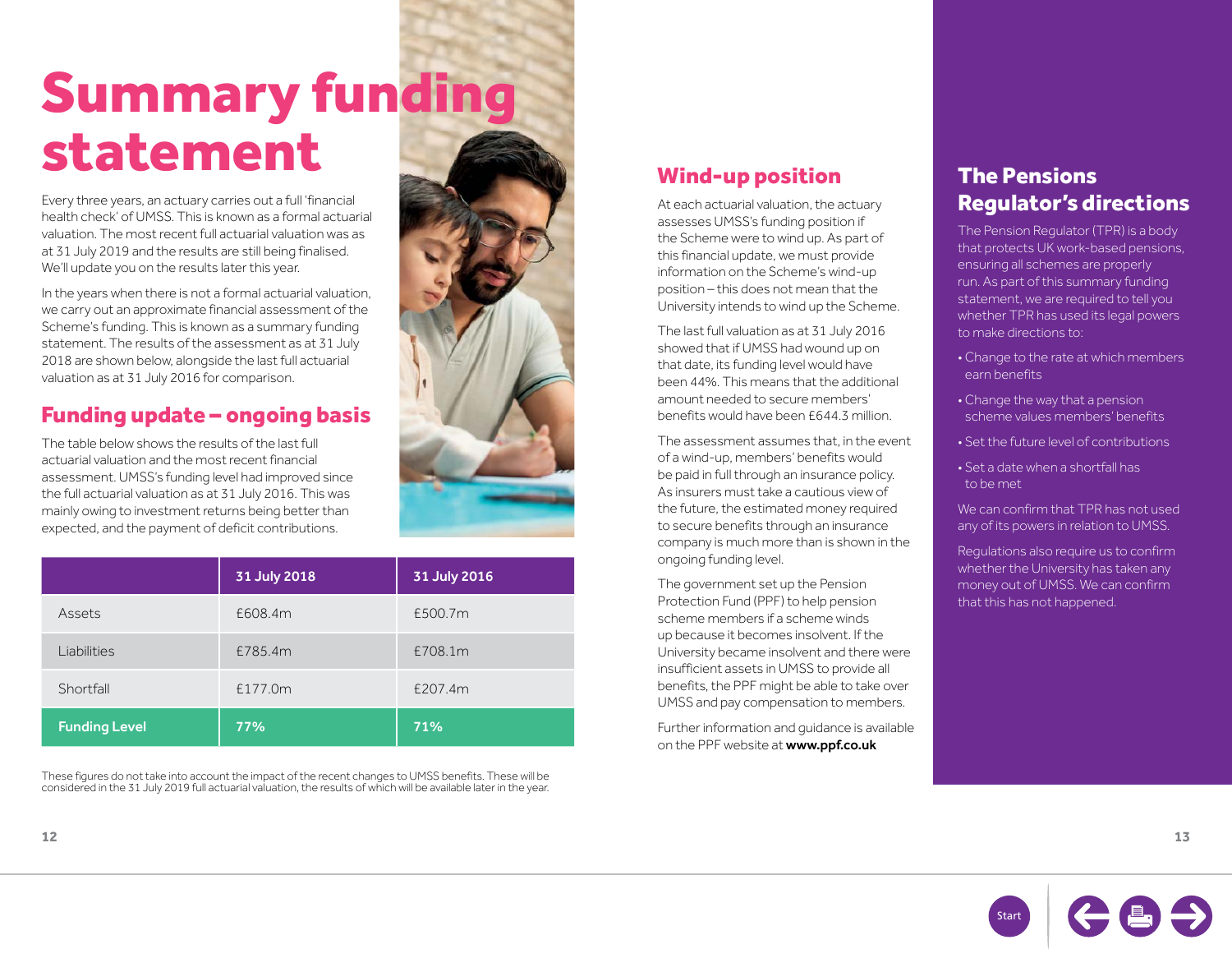## What is an actuary? Keep in touch

You may have seen us refer to 'our actuary' before in Pensions News or on **[www.umss.co.uk](http://www.umss.co.uk)** – but what is an actuary and what do they do?

By law, all defined benefit pension schemes like UMSS have to appoint an actuary. Their main duty to advise UMSS's Trustee Board on 'the funding position' of UMSS. Simply put, this looks at the money coming into UMSS (active members' and employer contributions) and values it against the money going out of UMSS (pensions we're currently paying, pensions we'll be paying in the future, and any other expenses).

Every three years, the actuary carries out a full valuation of UMSS and this determines our funding position until the next full valuation. If UMSS weren't fully funded, the actuary would work with the Trustee Board to build a 'recovery plan' to make sure that everyone will still receive their pension.

When weighing up if UMSS is in good financial health, the actuary looks at factors like the contribution rate active members and the University are paying in, what investment returns are needed, the life expectancy of members and whether the contribution rate will cover everyone's pension for long enough.

The actuary also carries out an asset liability study. This evaluates whether investments are likely to provide the required returns and what the expected risks might be. This influences the design of UMSS' investment strategy.

So, an actuary's work is very important. It helps us to make sure that there's always enough money in UMSS to cover your pension… whether you're already receiving it, or you've got a few more years until you retire.

To read an interview with the UMSS Scheme Actuary, Charles Cowling, go to [www.umss.co.uk](http://www.umss.co.uk)

### Is your Nomination Form up to date?

It's important to keep your Nomination Form updated so we know who you would like to receive any benefits when you die. To update your Nomination Form simply go to [www.umss.co.uk/about-the](http://www.umss.co.uk/about-the-scheme/documents-and-forms)[scheme/documents-and-forms](http://www.umss.co.uk/about-the-scheme/documents-and-forms) and select the Forms button under 'Filter by'.

## Change of details

We need your help so that we can keep you updated about your pension. If you change address, or your circumstances change in any way, just use the contact details on the **[back page](#page-8-0)** to get in touch and let us know.



## Pensions Team

The Pensions Team is responsible for the day-to-day management of UMSS.

We are your first port of call for queries about your benefits in UMSS. We can't offer you financial advice, but we'll do all we can to help. To contact us, please use the details on the **[back page](#page-8-0)** 

The Pensions Team are:

**Heather Mawson Head of Pensions** Andy Taylor Senior Pensions Assistant Alice Smart Pensions Administrator Karen Wright IT Coordinator Jack McCafferty Pensions Assistant Anna Burns Clerical Assistant



**14 15**